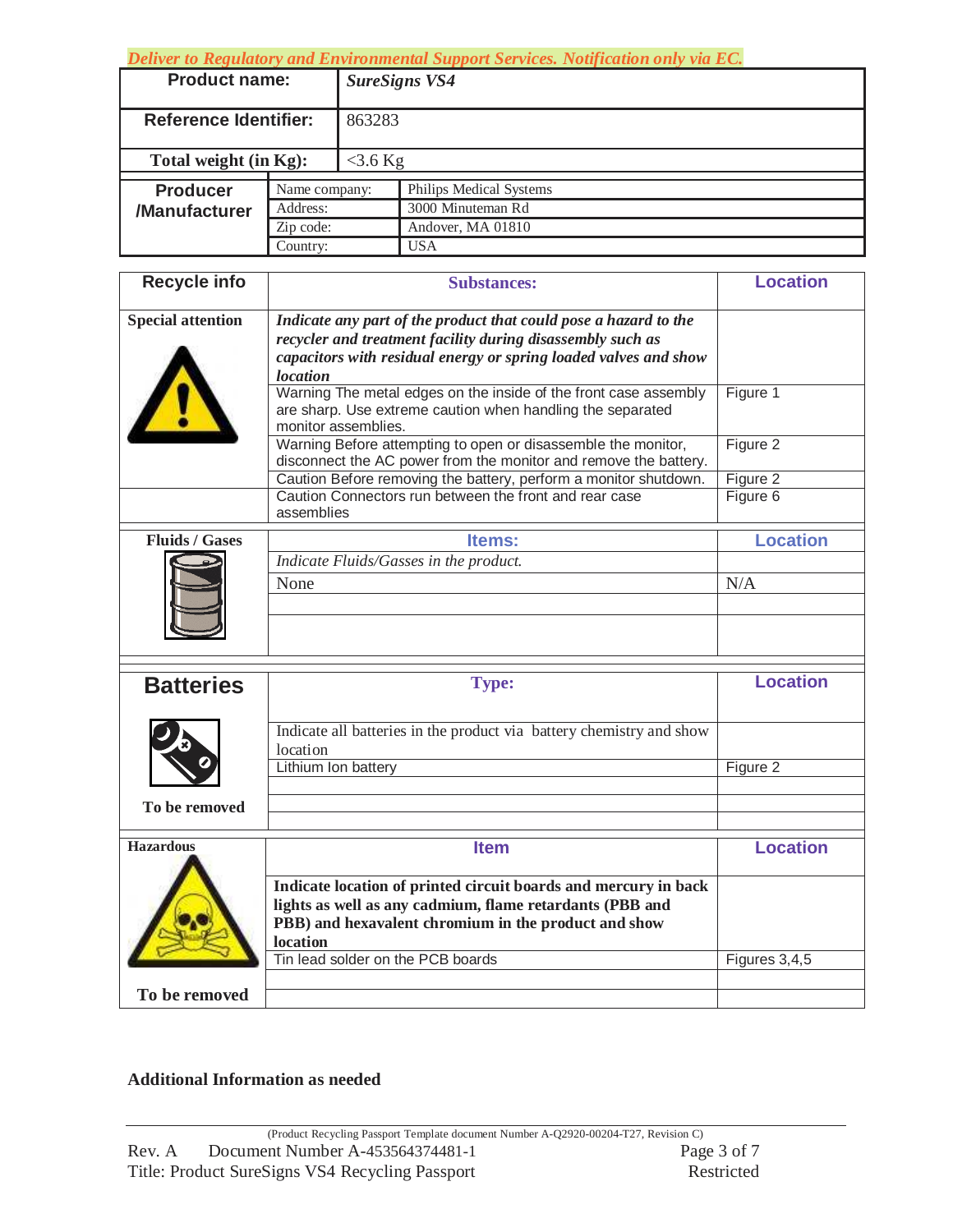| Material content (global)                                                  | Weight in Kg | Materials content (continue)                                | <b>Weight in Kg</b> |
|----------------------------------------------------------------------------|--------------|-------------------------------------------------------------|---------------------|
| Mercury in the LCD backlight                                               | none         | Tin Lead solder used on PC<br>Assemblies (ratio 63/37)      | varies              |
| Metal: Plated cold rolled steel<br>chassis for mounting circuit<br>boards. | 0.47kg       | Equivalent Lithium Content in<br><b>Lithium Ion Battery</b> | 6.48g               |
| Metal: Aluminum LCD Frame.                                                 | 0.13kg       | Flame Retardant (FR) Plastics                               | $0.95$ ka           |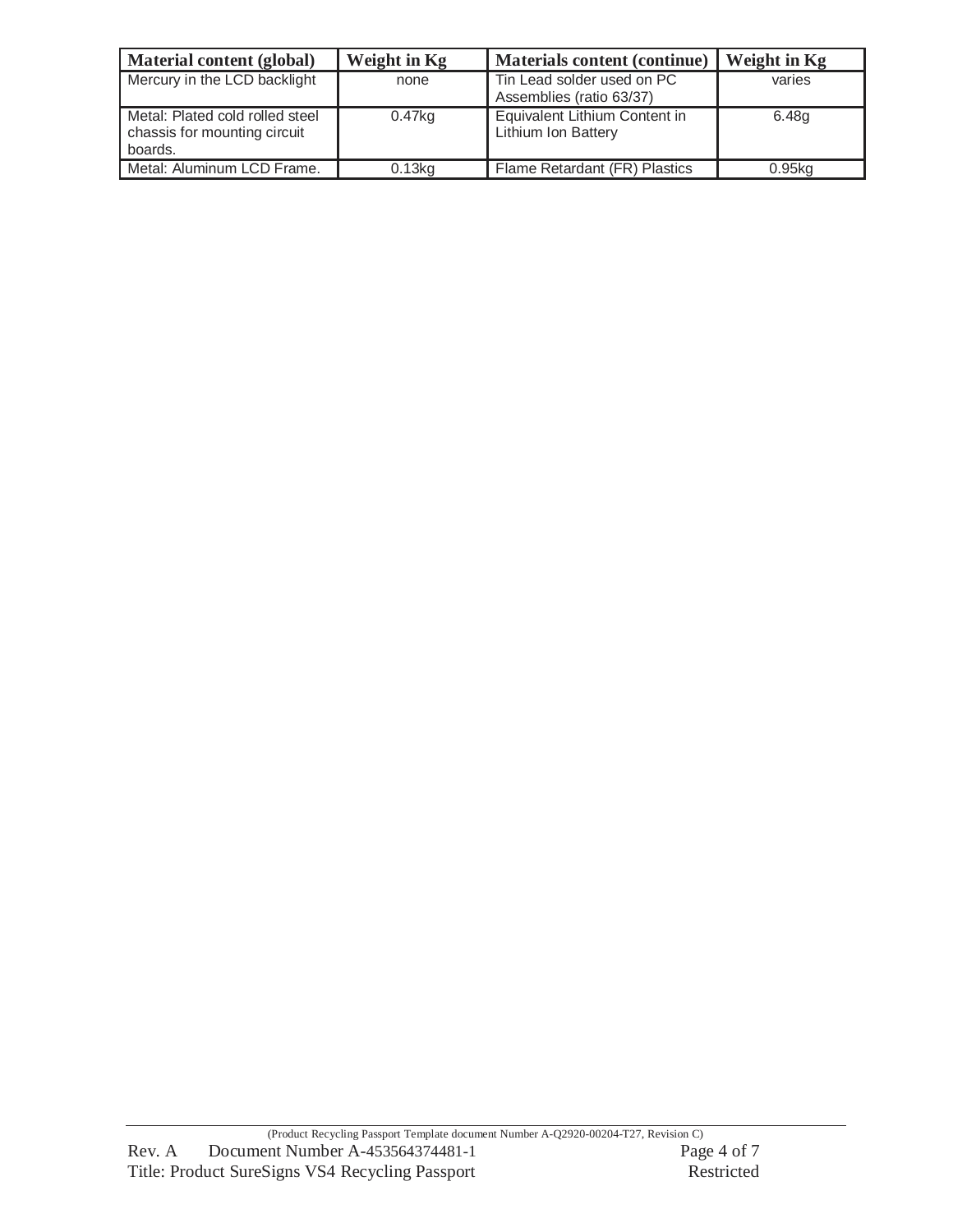**Locations as mentioned in the Passport (Pictures information)** 











**Figure 3:** Main PCA/Chassis Assembly with back casing and the front case assembly.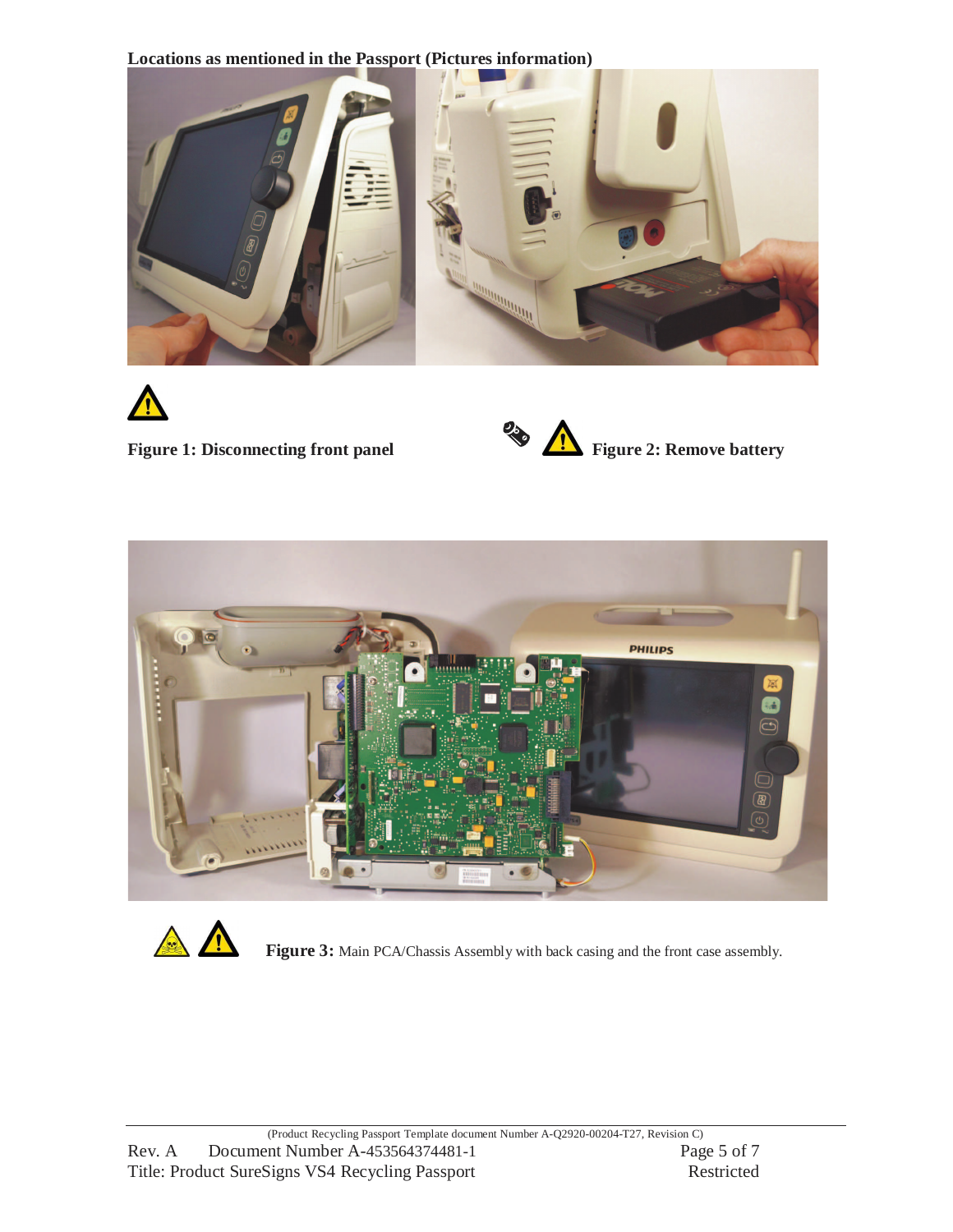

**Figure 4: Rear Case Assembly. This is a PCB** 



**Figure 5: Front Case Assembly: PCB boards are items 4,9,10,12,13,23**